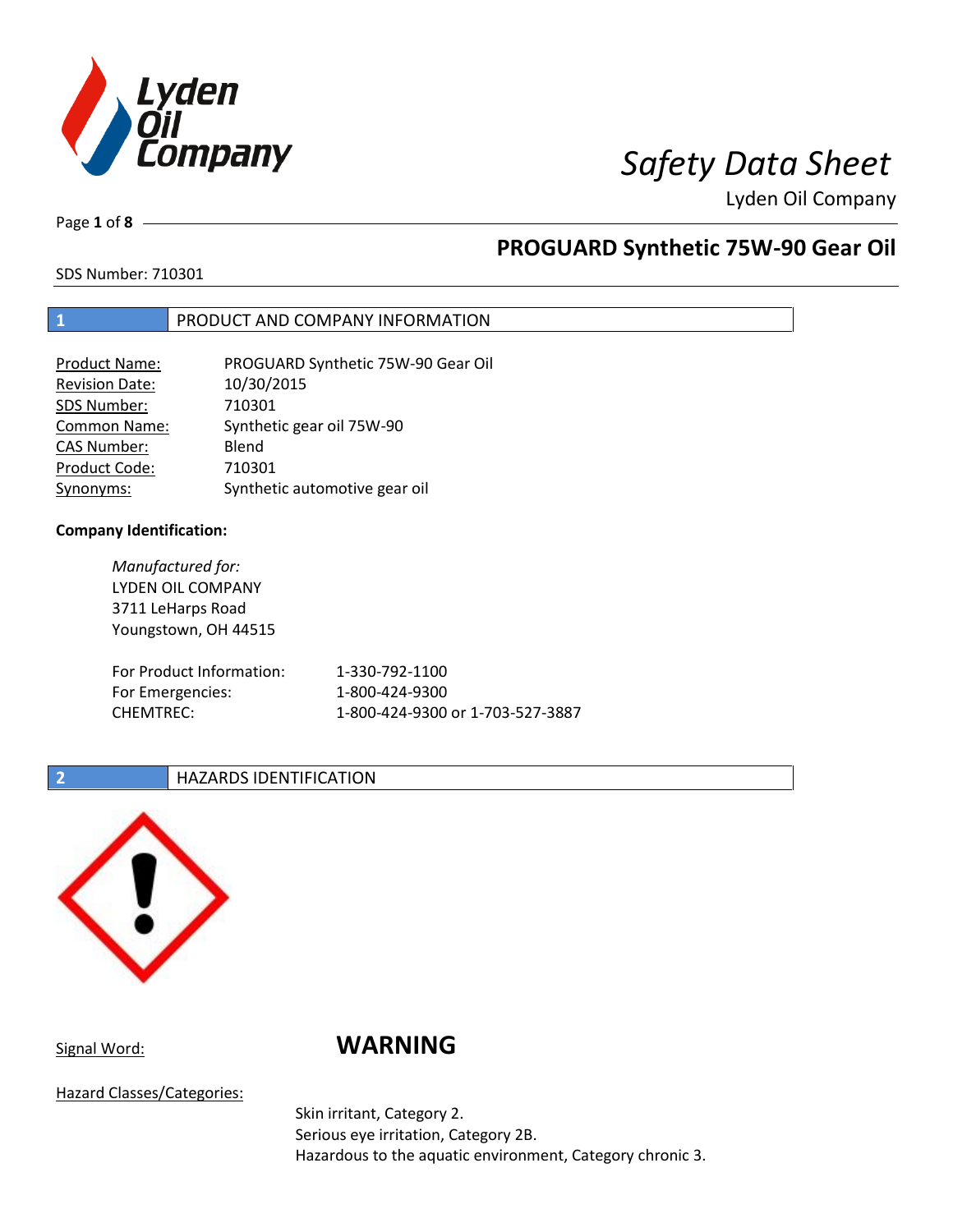

SDS Number: 710301

Page **2** of **8**

## **PROGUARD Synthetic 75W-90 Gear Oil**

| Hazard Statement(s):       |                                                                                |
|----------------------------|--------------------------------------------------------------------------------|
|                            | H320: Causes eye irritation.                                                   |
|                            | H315: Causes skin irritation.                                                  |
|                            | H412: Harmful to aquatic life with long-lasting effects.                       |
| Precaution Statement(s):   |                                                                                |
|                            | P101: If medical advice is needed, have product container or label at<br>hand. |
|                            | P102: Keep out of reach of children.                                           |
|                            | P103: Read label before use.                                                   |
|                            | P273: Avoid release to the environment.                                        |
|                            | P302+352: IF ON SKIN: Wash with plenty of soap and water.                      |
|                            | P305+351+338: IF IN EYES: Rinse cautiously with water for several              |
|                            | minutes. Remove contact lenses if present and easy to $do$ – continue          |
|                            | rinsing.                                                                       |
| Other Hazard Statement(s): |                                                                                |
|                            | -NFPA Ratings:                                                                 |
|                            | Health = $1$                                                                   |
|                            | Fire $= 1$                                                                     |
|                            | Reactivity = $0$                                                               |
|                            |                                                                                |
|                            | Repeated exposure may cause skin dryness or cracking.                          |
|                            |                                                                                |

### **3** COMPOSITION / INFORMATION ON INGREDIENTS

### Ingredients:

*Mixture of the substances listed below with nonhazardous additions.*

| <b>Chemical Name</b>         | <b>CAS Number</b> | Percentage |
|------------------------------|-------------------|------------|
| Synthetic base oil           | Proprietary       | >70        |
| Additives                    | Proprietary       | $20$       |
| Alkyl phosphate              | Proprietary       | < 0.5      |
| Long chain alkyl amines      | Proprietary       | < 0.5      |
| Long chain alkyl phosphonate | Proprietary       | < 0.5      |

*\*Any concentration shown as a range is to protect confidentiality or is due to batch variation.*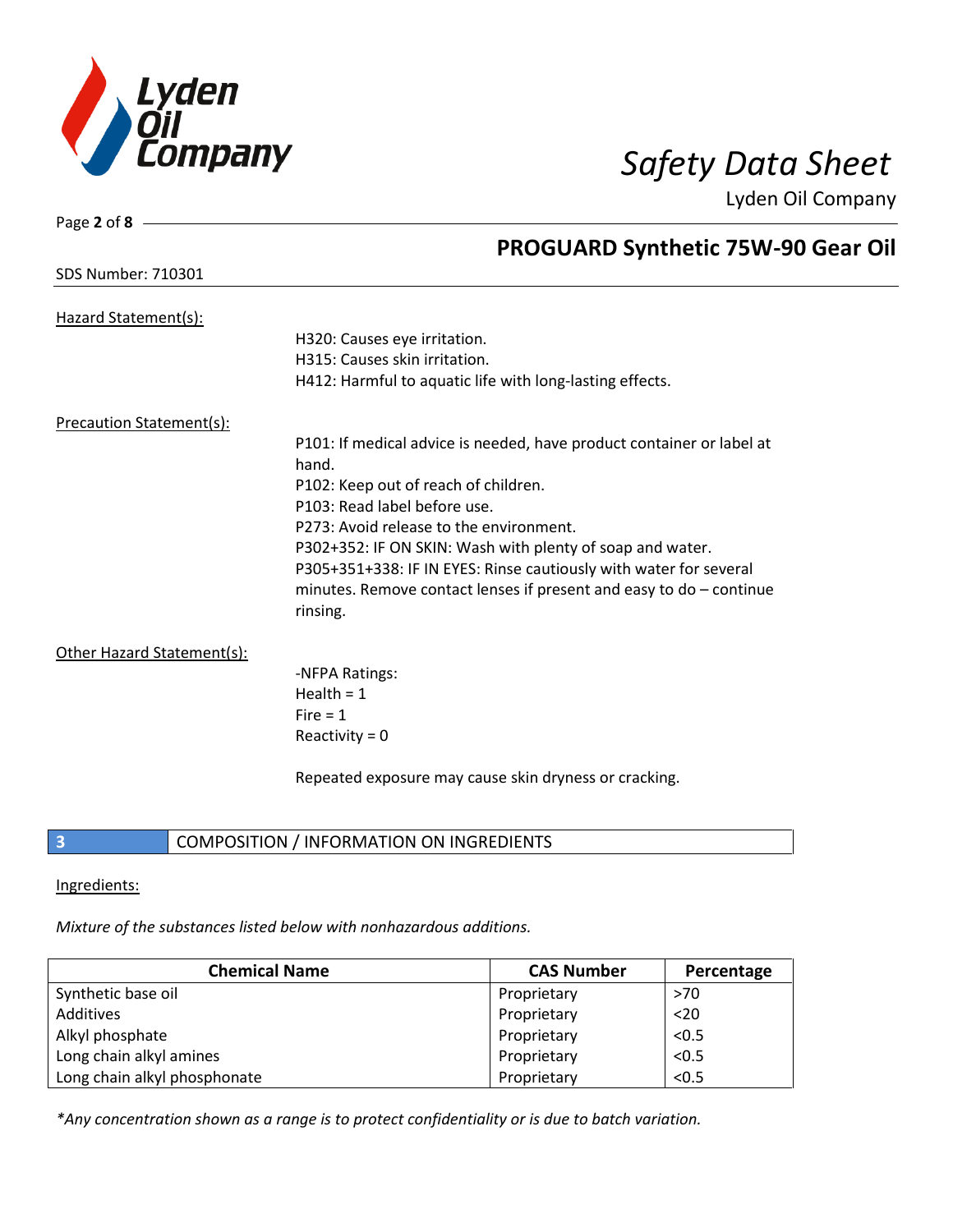

٦

Page **3** of **8**

# **PROGUARD Synthetic 75W-90 Gear Oil**

SDS Number: 710301

| 4                           | <b>FIRST AID MEASURES</b>                                                                                                                                                                                                                                                                                  |
|-----------------------------|------------------------------------------------------------------------------------------------------------------------------------------------------------------------------------------------------------------------------------------------------------------------------------------------------------|
|                             | Description of First Aid Measures:                                                                                                                                                                                                                                                                         |
| Inhalation:                 |                                                                                                                                                                                                                                                                                                            |
|                             | Remove victim to fresh air and keep at rest in a position comfortable<br>for breathing. If the victim has difficulty breathing or tightness of the<br>chest, is dizzy, vomiting or unresponsive, give oxygen with rescue<br>breathing or CPR as required and transport to the nearest medical<br>facility. |
| <b>Skin Contact:</b>        |                                                                                                                                                                                                                                                                                                            |
|                             | Flush skin with water, wash with soap and water. Remove<br>contaminated clothing. Do not reuse clothing until cleaned. If material<br>is injected under the skin, transport to the nearest medical facility for<br>additional treatment.                                                                   |
| Eye Contact:                |                                                                                                                                                                                                                                                                                                            |
|                             | Rinse opened eye for several minutes under running water. If<br>symptoms persist, consult medical attention.                                                                                                                                                                                               |
| Ingestion:                  |                                                                                                                                                                                                                                                                                                            |
|                             | Rinse mouth with water. If symptoms develop, obtain medical<br>attention.                                                                                                                                                                                                                                  |
|                             | Symptoms and Effects, both acute and delayed:                                                                                                                                                                                                                                                              |
|                             | No further relevent data available.                                                                                                                                                                                                                                                                        |
| <b>Recommended Actions:</b> | Treat symptomatically. Call a doctor or poison<br>control center for guidance.                                                                                                                                                                                                                             |

### **5 FIRE FIGHTING MEASURES**

### Recommended Fire-Extinguishing Equipment:

Use dry powder, foam, or carbon dioxide fire extinguishers. Water may be ineffective in fighting an oil fire unless used by experienced fire fighters.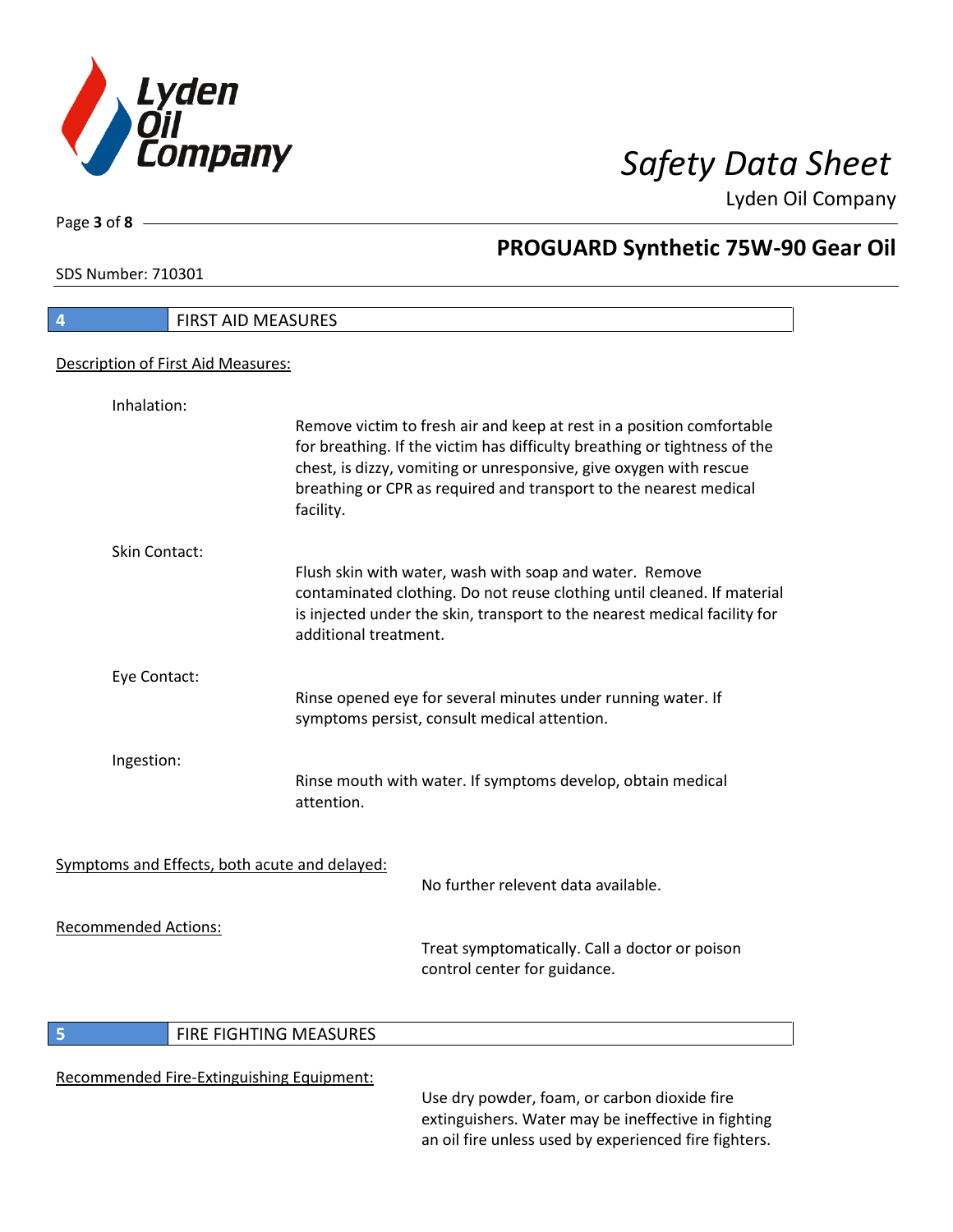

SDS Number: 710301

Page **4** of **8**

# **PROGUARD Synthetic 75W-90 Gear Oil**

Possible Hazards During a Fire:

Hazardous combustion products may include: A complex mixture of airborne solid and liquid particulates and gases (smoke). Carbon monoxide. Unidentified organic and inorganic compounds.

Recommendations to Firefighters:

Proper protective equipment including breathing apparatus.

| $6\phantom{1}6$                   | ACCIDENTAL RELEASE MEASURES |                                                                                                        |
|-----------------------------------|-----------------------------|--------------------------------------------------------------------------------------------------------|
| <b>Personal Precautions:</b>      |                             |                                                                                                        |
|                                   |                             | Avoid contact with skin, eyes, and clothing. Avoid<br>breathing vapors.                                |
|                                   |                             | Keep away from sources of ignition.                                                                    |
| <b>Emergency Procedures:</b>      |                             |                                                                                                        |
|                                   |                             | Contain spilled material, collect in suitable and<br>properly labled containers.                       |
| <b>Environmental Precautions:</b> |                             |                                                                                                        |
|                                   |                             | Do not allow to reach sewage system or any water<br>course.                                            |
|                                   |                             | Do not allow to enter ground waters.                                                                   |
| Cleanup Procedures:               |                             |                                                                                                        |
|                                   |                             | Pick up excess with inert absorbant material. Treat<br>contaminated absorbent same as spilled product. |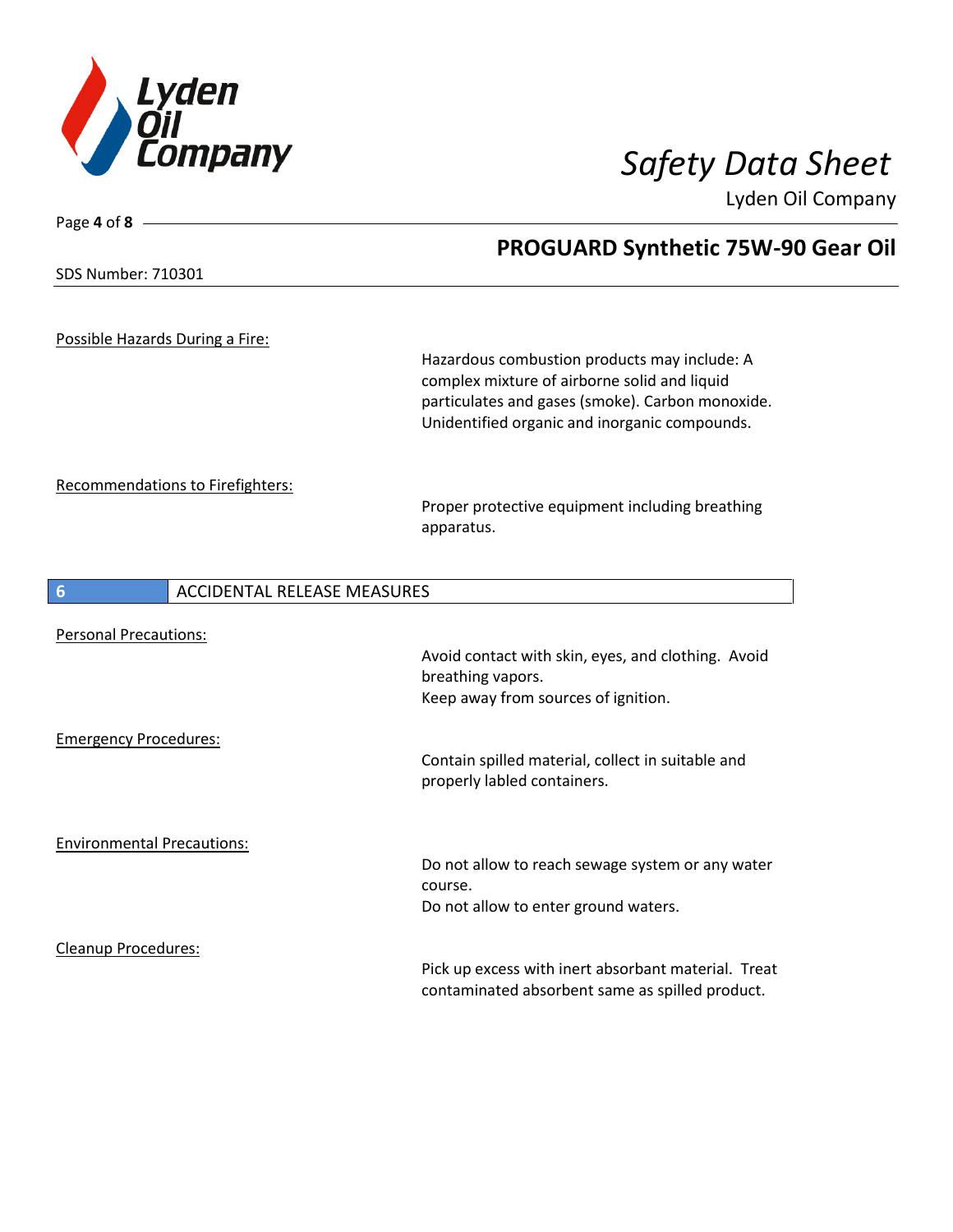

Page **5** of **8**

# **PROGUARD Synthetic 75W-90 Gear Oil**

SDS Number: 710301

| $\overline{7}$                 | <b>HANDLING AND STORAGE</b>                 |                                                   |
|--------------------------------|---------------------------------------------|---------------------------------------------------|
|                                |                                             |                                                   |
| <b>Handling Precautions:</b>   |                                             | Handle with care and avoid spillage on the floor. |
|                                |                                             | Do not cut, weld, drill, grind, braze, or solder  |
|                                |                                             | container.                                        |
|                                |                                             |                                                   |
| <b>Storage Requirements:</b>   |                                             |                                                   |
|                                |                                             | Keep container tightly sealed.                    |
|                                |                                             | Keep away from sources of ignition.               |
|                                |                                             |                                                   |
| 8                              | EXPOSURE CONTROLS / PERSONAL PROTECTION     |                                                   |
|                                |                                             |                                                   |
| <b>Exposure Limits:</b>        |                                             |                                                   |
|                                | -1-Decene, homopolymer, hydrogenated:       |                                                   |
|                                | ACGIH TWA $-$ 5mg/m <sup>3</sup> (oil mist) |                                                   |
|                                | ACGIH STEL - 10mg/m <sup>3</sup> (oil mist) |                                                   |
|                                | OSHA TWA $-$ 5mg/m <sup>3</sup> (oil mist)  |                                                   |
|                                |                                             |                                                   |
| <b>Engineering Controls:</b>   |                                             |                                                   |
|                                |                                             | All ventilation should be designed in accordance  |
|                                |                                             | with OSHA standard (29 CFR 1910.94).              |
| Personal Protective Equipment: |                                             |                                                   |
|                                |                                             | Wash hands before breaks and at the end of work.  |
|                                |                                             | Use safety glasses and gloves.                    |
|                                |                                             |                                                   |
| $\overline{9}$                 | PHYSICAL AND CHEMICAL PROPERTIES            |                                                   |
|                                |                                             |                                                   |
| Color:                         | Dark Amber                                  |                                                   |
| <b>Physical State:</b>         | Liquid                                      |                                                   |
| Odor:                          | Petroleum                                   |                                                   |
| <b>Odor Threshold:</b>         | Data not available                          |                                                   |
| pH:                            | Data not available                          |                                                   |

Melting Point: Case Controller Melting Point: Boiling Point: Data not available Boiling Range: The Contract Contract Data not available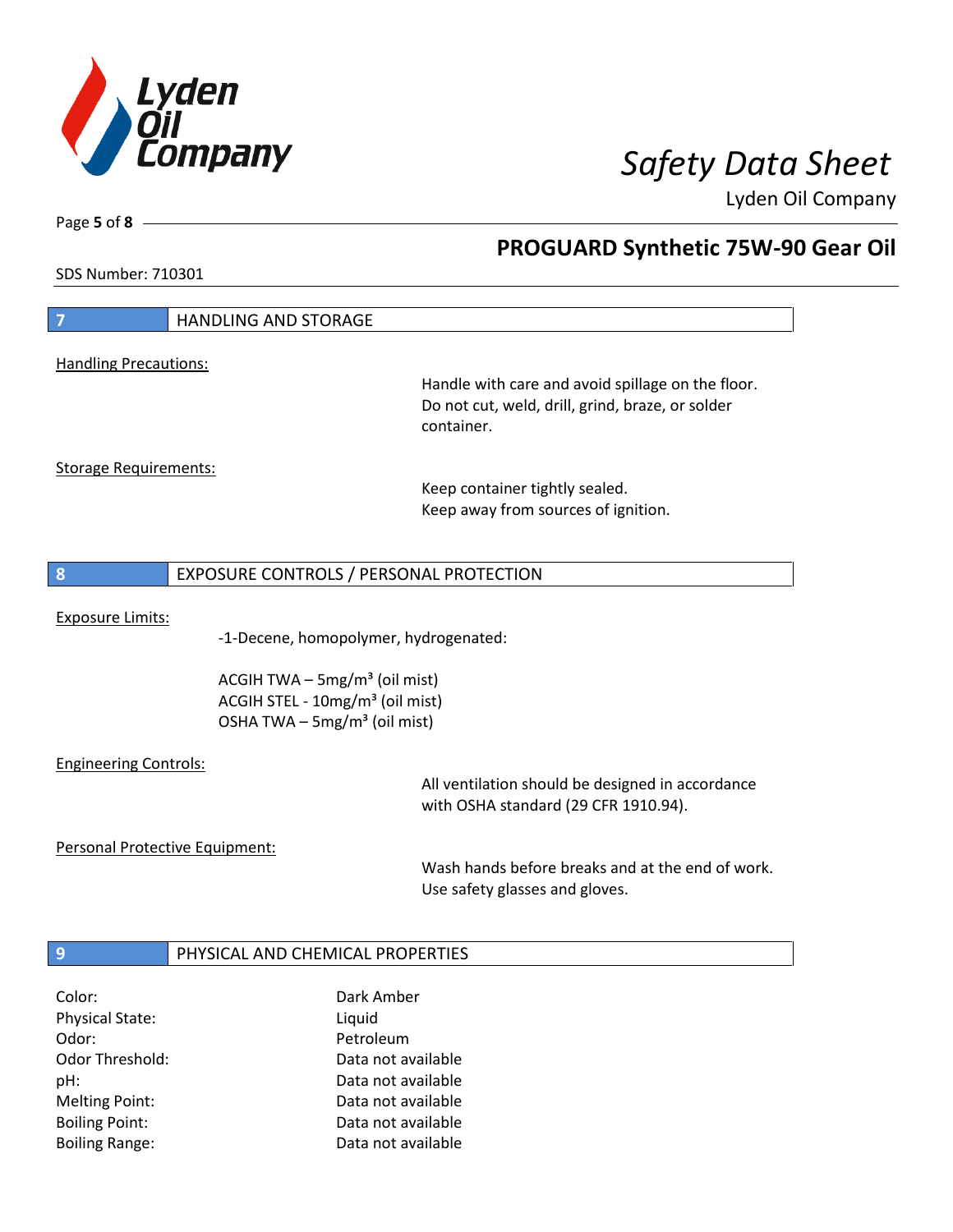

**PROGUARD Synthetic 75W-90 Gear Oil**

Lyden Oil Company

### SDS Number: 710301

Page **6** of **8**

| Flash Point:                      | 170° C / 338° F (COC Method)                     |
|-----------------------------------|--------------------------------------------------|
| <b>Evaporation Rate:</b>          | Data not available                               |
| Flammability:                     | Data not available                               |
| <b>Flammability Limits:</b>       | Data not available                               |
| Vapor Pressure:                   | Data not available                               |
| Vapor Density:                    | Data not available                               |
| <b>Relative Density:</b>          | 0.89-0.91 (where water = $1$ )                   |
| Solubilities:                     | Insoluble in water                               |
| <b>Partition Coefficient:</b>     | Data not available                               |
| <b>Auto-Ignition Temperature:</b> | Data not available                               |
| Decomposition Temperature:        | Data not available                               |
| Viscosity:                        | 116-298 mm <sup>2</sup> /sec (kinematic at 40°C) |
|                                   |                                                  |

| <b>10</b>                      | STABILITY AND REACTIVITY |                                                                  |
|--------------------------------|--------------------------|------------------------------------------------------------------|
| Stability:                     |                          | Stable under normal conditions.                                  |
| Reactivity:                    |                          | Not reactive under normal conditions.                            |
| <b>Conditions to Avoid:</b>    |                          | Extreme temperature, sparks, open flame, and<br>direct sunlight. |
| <b>Hazardous Reactions:</b>    |                          | No known hazardous reactions.                                    |
| <b>Incompatible Materials:</b> |                          | Strong oxidizers and strong reducing agents.                     |
| <b>Decomposition Products:</b> |                          | Hazardous decomposition products are not<br>expected to form.    |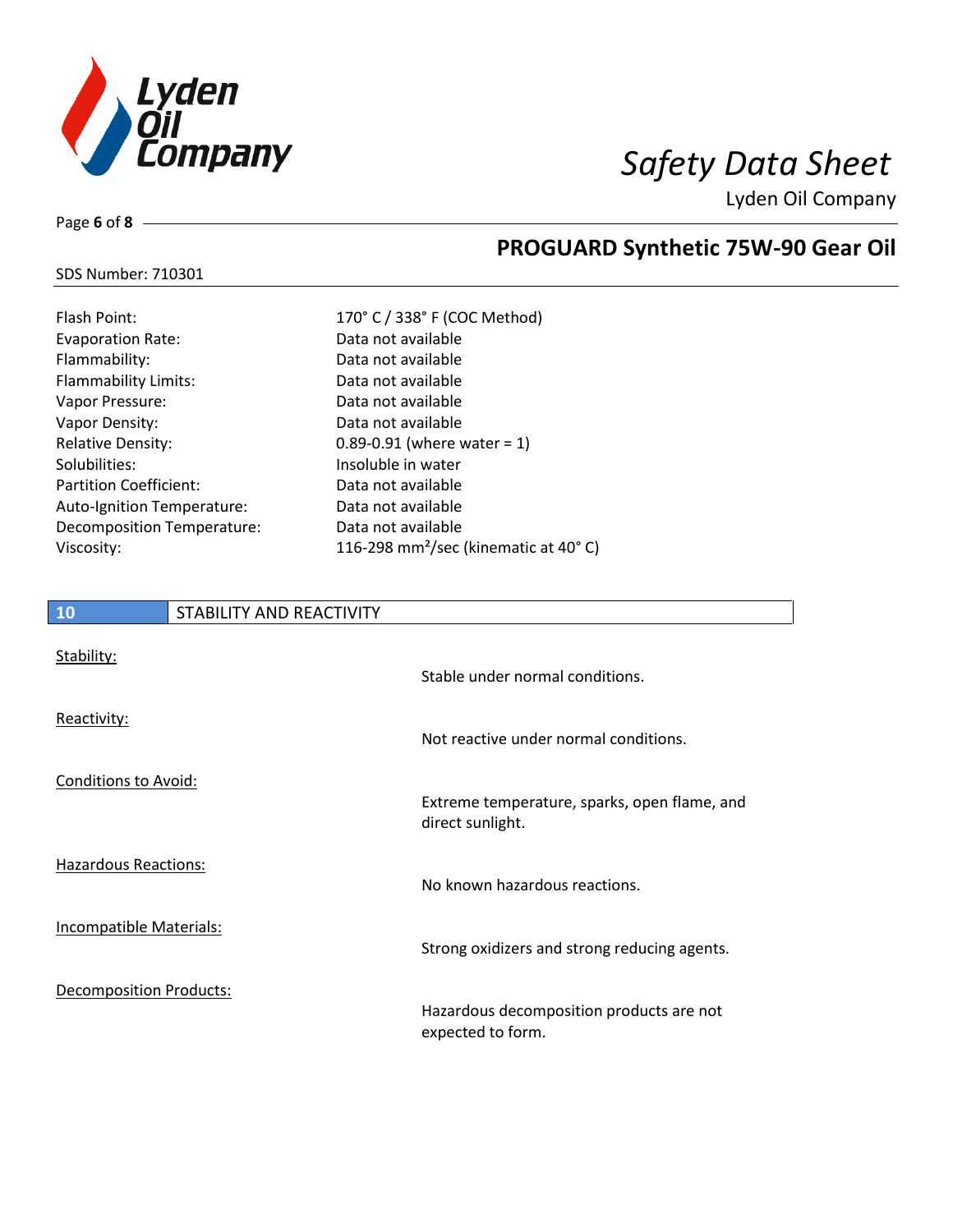

**PROGUARD Synthetic 75W-90 Gear Oil**

Lyden Oil Company

SDS Number: 710301

# **11** TOXICOLOGICAL INFORMATION Routes of Exposure: Skin and eye contact are the primary routes of exposure although exposure may occur following accidental ingestion. Exposure Effects: Repeated skin contact may cause dermatitis or an oil acne. Measures of Toxicity: No test data available. Carcinogenic/Mutagenic Precautions: Non-carcinogenic and not expected to be mutagentic. **12** ECOLOGICAL INFORMATION Ecological Precautions: Avoid exposing to the environment. Ecological Effects: No specific environmental or aquatic data available. **13** DISPOSAL CONSIDERATIONS Disposal Methods: Dispose of waste material in accordance with all local, state, and federal requirements. Disposal Containers: Use properly approved container for disposal. Special Precautions: Do not flush to surface waters or drains.

Page **7** of **8**